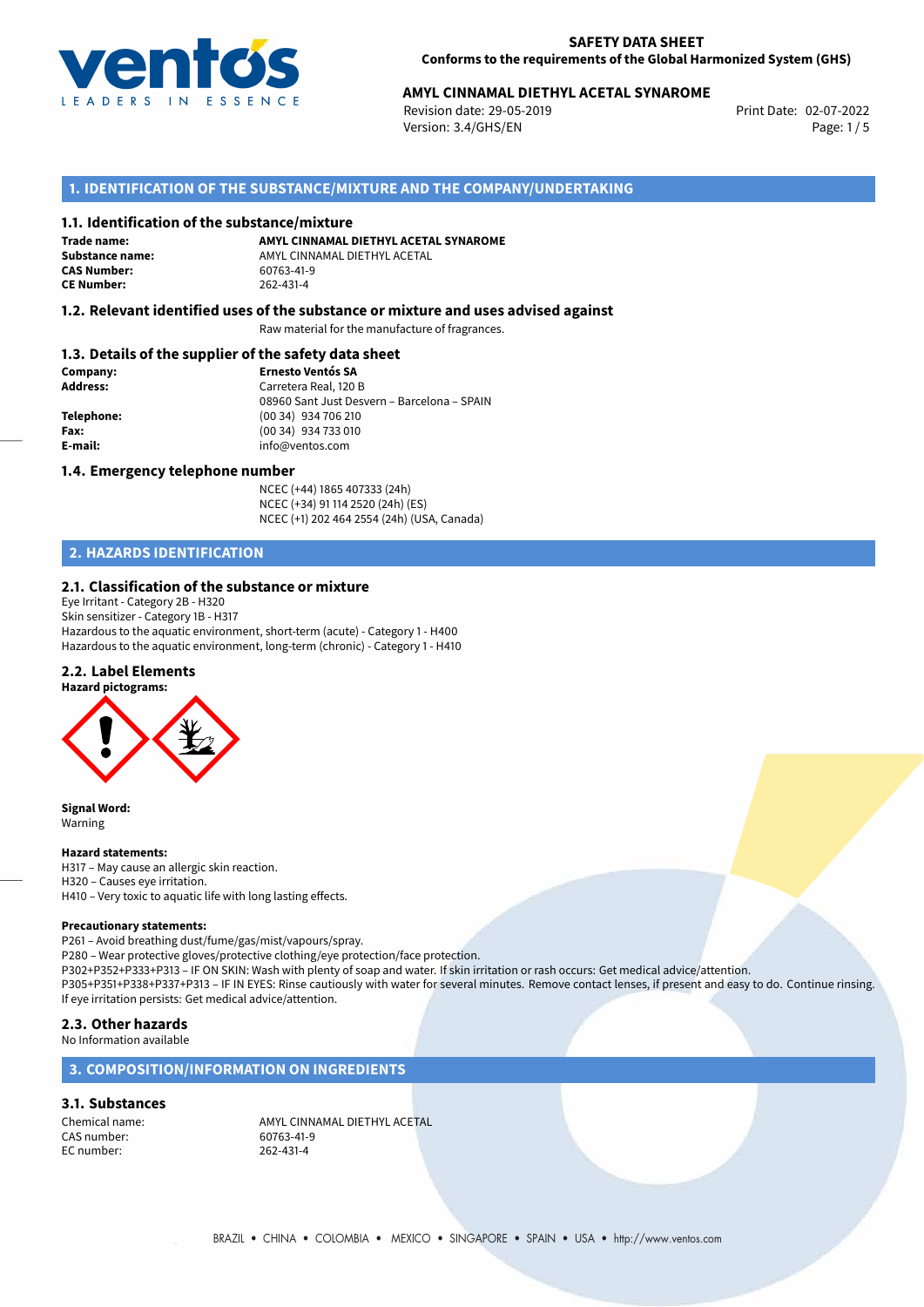

# **AMYL CINNAMAL DIETHYL ACETAL SYNAROME**<br>Revision date: 29-05-2019<br>Print Date: 02-07-2022

Revision date: 29-05-2019 Version: 3.4/GHS/EN Page: 2 / 5

## **Hazardous constituents:**

| <b>Chemical Name</b>           | % (w/w)     | <b>CAS No</b><br><b>EC No</b> | <b>Classification according to GHS</b>                                                                                                                                                                                                                                                  |
|--------------------------------|-------------|-------------------------------|-----------------------------------------------------------------------------------------------------------------------------------------------------------------------------------------------------------------------------------------------------------------------------------------|
| AMYL CINNAMAL DIETHYL ACETAL   | >50         | 60763-41-9<br>262-413-4       | Flammable Liquids - Category 4 - H227<br>Eye Irritant - Category 2B - H320<br>Skin sensitizer - Category 1B - H317<br>Hazardous to the aquatic environment, short-term (acute) - Category 1 - H400<br>Hazardous to the aquatic environment, long-term (chronic) - Category 1 - H410     |
| ALPHA-N-AMYL CINNAMIC ALDEHYDE | $>0.1$ ; <1 | $122 - 40 - 7$<br>204-541-5   | Acute Toxicity - Category 5 (oral) - H303<br>Skin Irritant - Category 3 - H316<br>Skin sensitizer - Category 1B - H317<br>Hazardous to the aquatic environment, short-term (acute) - Category 2 - H401<br>Hazardous to the aquatic environment, long-term (chronic) - Category 2 - H411 |

[See the full text of the hazard statements in section 16.](#page-4-0)

## **3.2. Mixtures**

Not applicable.

# **4. FIRST-AID MEASURES**

# **4.1. Description of necessary first aid measures**

| Ingestion:    | Rinse mouth with water.                                                                                               |
|---------------|-----------------------------------------------------------------------------------------------------------------------|
|               | Obtain medical advice.                                                                                                |
|               | Keep at rest. Do not induce vomiting.                                                                                 |
| Eye contact:  | In case of contact with eyes, rinse immediately with plenty of water for at least 15 minutes and seek medical advice. |
| Inhalation:   | Remove person to fresh air and keep at rest.                                                                          |
|               | Seek immediate medical advice.                                                                                        |
| Skin contact: | Take off immediately all contaminated clothing.                                                                       |
|               | Thoroughly wash affected skin with soap and water.                                                                    |
|               | Seek medical attention if symptoms persist.                                                                           |

## **4.2. Most important symptoms and effects, both acute and delayed**

No information available.

## **4.3. Indication of any immediate medical attention and special treatment needed**

No information available.

# **5. FIRE-FIGHTING MEASURES**

## **5.1. Extinguishing Media**

Water spray, carbon dioxide, dry chemical powder or appropriate foam. For safety reasons do not use full water jet.

#### **5.2. Special hazards arising from the substance or mixture**

Known or Anticipated Hazardous Products of Combustion: Emits toxic fumes under fire conditions.

# **5.3. Advice for firefighters**

High temperatures can lead to high pressures inside closed containers. Avoid inhalation of vapors that are created. Use appropriate respiratory protection. Do not allow spillage of fire to be poured into drains or watercourses. Wear self-contained breathing apparatus and protective clothing.

# **6. ACCIDENTAL RELEASE MEASURES**

## **6.1. Personal precautions, protective equipment and emergency procedures**

Evacuate surronding areas. Ensure adequate ventilation. Keep unnecessary and unprotected personnel from entering. Do not breathe vapor/spray. Avoid contact with skin and eyes. Information regarding personal protective measures: see section 8.

# **6.2. Environmental precautions**

To avoid possible contamination of the environment, do not discharge into any drains, surface waters or groundwaters.

## **6.3. Methods and materials for containment and cleaning up**

Cover with an inert, inorganic, non-combustible absorbent material (e.g. dry-lime, sand, soda ash). Place in covered containers using non-sparking tools and transport outdoors. Avoid open flames or sources of ignition (e.g. pilot lights on gas hot water heater). Ventilate area and wash spill site after material pickup is complete.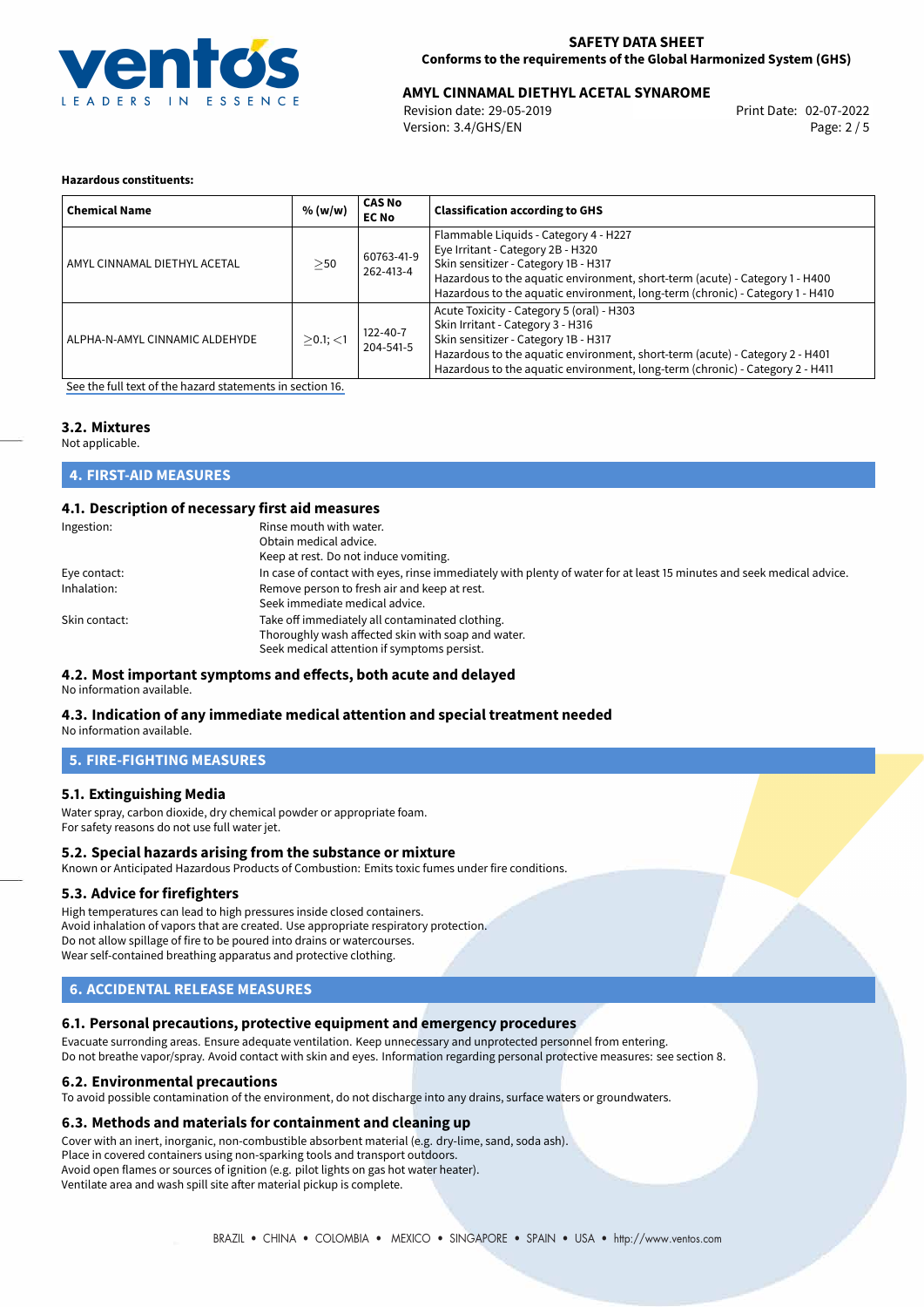

# **AMYL CINNAMAL DIETHYL ACETAL SYNAROME**<br>Revision date: 29-05-2019<br>Print Date: 02-07-2022

Revision date: 29-05-2019 Version: 3.4/GHS/EN Page: 3 / 5

# **6.4. Reference to other sections**

Information regarding exposure controls, personal protection and disposal considerations can be found in sections 8 and 13.

## **7. HANDLING AND STORAGE**

## **7.1. Precautions for safe handling**

Do not store or handle this material near food or drinking water. Do not smoke. Avoid contact with the eyes, skin and clothing. Wear protective clothing and use glasses. Observe the rules of safety and hygiene at work. Keep in the original container or an alternative made from a compatible material.

# **7.2. Conditions for safe storage, including any incompatibilities**

Store in tightly closed and preferably full containers in a cool, dry and ventilated area, protected from light. Keep away from sources of ignition (e.g. hot surfaces, sparks, flame and static discharges). Keep away from incompatible materials (see section 10).

## **7.3. Specific end use(s)**

No information available.

# **8. EXPOSURE CONTROLS AND PERSONAL PROTECTION**

## **8.1. Control parameters**

Components with occupational exposure limits: None known.

## **8.2. Exposure controls**

Measures should be taken to prevent materials from being splashed into the body. Provide adequate ventilation, according to the conditions of use. Use a mechanical exhaust if required.

### **8.3. Individual protection measures, such as personal protective equipment**

| Eye/Face protection:             | Chemical safety goggles are recommended. Wash contaminated goggles before reuse.                                                      |  |  |
|----------------------------------|---------------------------------------------------------------------------------------------------------------------------------------|--|--|
| Hand Protection:                 | Chemical-resistant gloves are recommended. Wash contaminated gloves before reuse.                                                     |  |  |
| Body protection:                 | Personal protective equipment for the body should be selected based on the task being performed and the risks<br>involved.            |  |  |
| Respiratory Protection:          | In case of insufficient ventilation, use suitable respiratory equipment.                                                              |  |  |
| Environmental exposure controls: | Emissions from ventilation or process equipment should be checked to ensure they comply with environmental<br>protection legislation. |  |  |
|                                  | In some cases, filters or engineering modifications to the process equipment will be necessary to reduce emissions to                 |  |  |
|                                  | acceptable levels.                                                                                                                    |  |  |

# **9. PHYSICAL AND CHEMICAL PROPERTIES**

## **9.1. Information on basic physical and chemical properties**

| Appearance:                            | Liquid                       |  |
|----------------------------------------|------------------------------|--|
| Colour:                                | Conforms to standard         |  |
| Odour:                                 | Conforms to standard         |  |
| Odour theshold:                        | Not determined               |  |
| pH:                                    | Not determined               |  |
| Melting point/freezing point:          | Not determined               |  |
| Boling point/boiling range:            | Not determined               |  |
| Flash point:                           | 110 $\degree$ C              |  |
| Evaporation rate:                      | Not determined               |  |
| Flammability:                          | Not determined               |  |
| Lower flammability/Explosive limit:    | Not determined               |  |
| Upper flammability/Explosive limit:    | Not determined               |  |
| Vapour pressure:                       | Not determined               |  |
| Vapour Density:                        | Not determined               |  |
| Density:                               | $0,928-0,943$ g/mL (20°C)    |  |
| Relative density:                      | $0,928 - 0,943(20^{\circ}C)$ |  |
| Water solubility:                      | <b>INSOLUBLE IN WATER</b>    |  |
| Solubility in other solvents:          | SOLUBLE IN ETHANOL           |  |
| Partition coefficient n-octanol/water: | Not determined               |  |
| Auto-ignition temperature:             | Not determined               |  |
| Decomposition temperature:             | Not determined               |  |
| Viscosity, dynamic:                    | Not determined               |  |
|                                        |                              |  |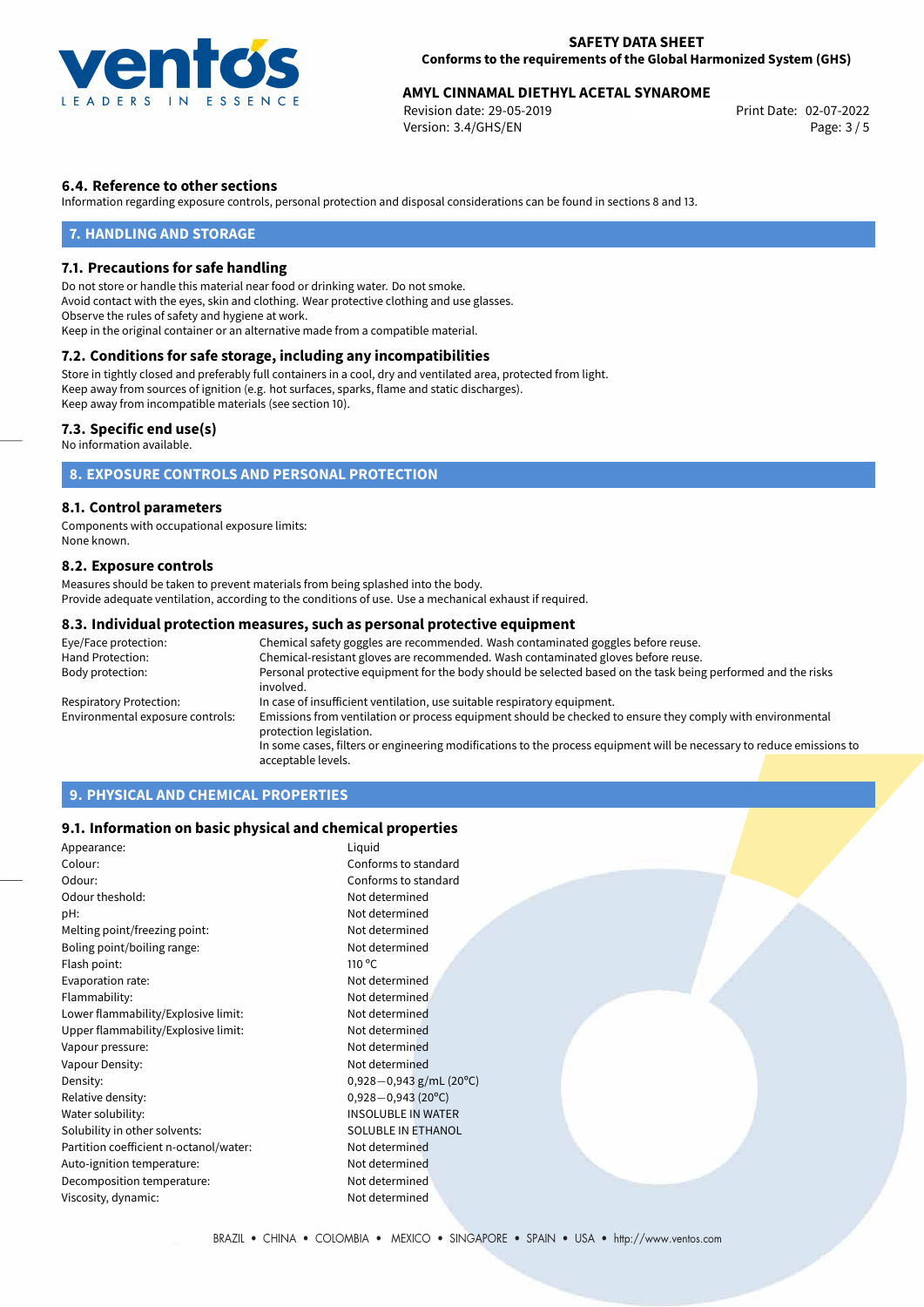

# **AMYL CINNAMAL DIETHYL ACETAL SYNAROME**<br>Revision date: 29-05-2019<br>Print Date: 02-07-2022

Revision date: 29-05-2019 Version: 3.4/GHS/EN Page: 4 / 5

| Viscosity, kinematic: |  |
|-----------------------|--|
| Explosive properties: |  |
| Oxidising properties: |  |

Not determined Not determined NONE EXPECTED

# **10. STABILITY AND REACTIVITY**

## **10.1. Reactivity**

No hazardous reactions if stored and handled as prescribed/indicated.

### **10.2. Chemical stability**

The product is stable if stored and handled as prescribed/indicated.

## **10.3. Possibility of hazardous reactions**

No hazardous reactions if stored and handled as prescribed/indicated.

#### **10.4. Conditions to Avoid**

Conditions to Avoid: Excessive heat, flame or other ignition sources.

#### **10.5. Incompatible materials**

Avoid contact with strong acids and bases and oxidizing agents.

#### **10.6. Hazardous decomposition products**

During combustion may form carbon monoxide and unidentified organic compounds.

# **11. TOXICOLOGICAL INFORMATION**

| Acute toxicity                    | Based on the data available, the criteria for classification are not met. |
|-----------------------------------|---------------------------------------------------------------------------|
| <b>Skin corrosion/irritation</b>  | Based on the data available, the criteria for classification are not met. |
| Serious eye damage/irritation     | Causes eye irritation.                                                    |
| Respiratory or skin sensitisation | May cause an allergic skin reaction.                                      |
| Germ cell mutagenicity            | Based on the data available, the criteria for classification are not met. |
| <b>Carcinogenicity</b>            | Based on the data available, the criteria for classification are not met. |
| Reproductive toxicity             | Based on the data available, the criteria for classification are not met. |
| <b>STOT-single exposure</b>       | Based on the data available, the criteria for classification are not met. |
| <b>STOT-repeated exposure</b>     | Based on the data available, the criteria for classification are not met. |
| Aspiration hazard                 | Based on the data available, the criteria for classification are not met. |

# **12. ECOLOGICAL INFORMATION**

### **12.1. Toxicity**

**Assessment:** Very toxic to aquatic life with long lasting effects. **Experimental/calculated data:** No information available.

# **12.2. Degradability**

No information available.

## **12.3. Bioaccumulative potential**

No information available.

#### **12.4. Soil mobility** No information available.

## **12.5. Other adverse effects**

See also sections 6, 7, 13 and 15 Do not allow to get into waste water or waterways.

# **13. DISPOSAL CONSIDERATIONS**

### **13.1. Waste treatment methods**

Dispose of in accordance with national and local environmental regulations.